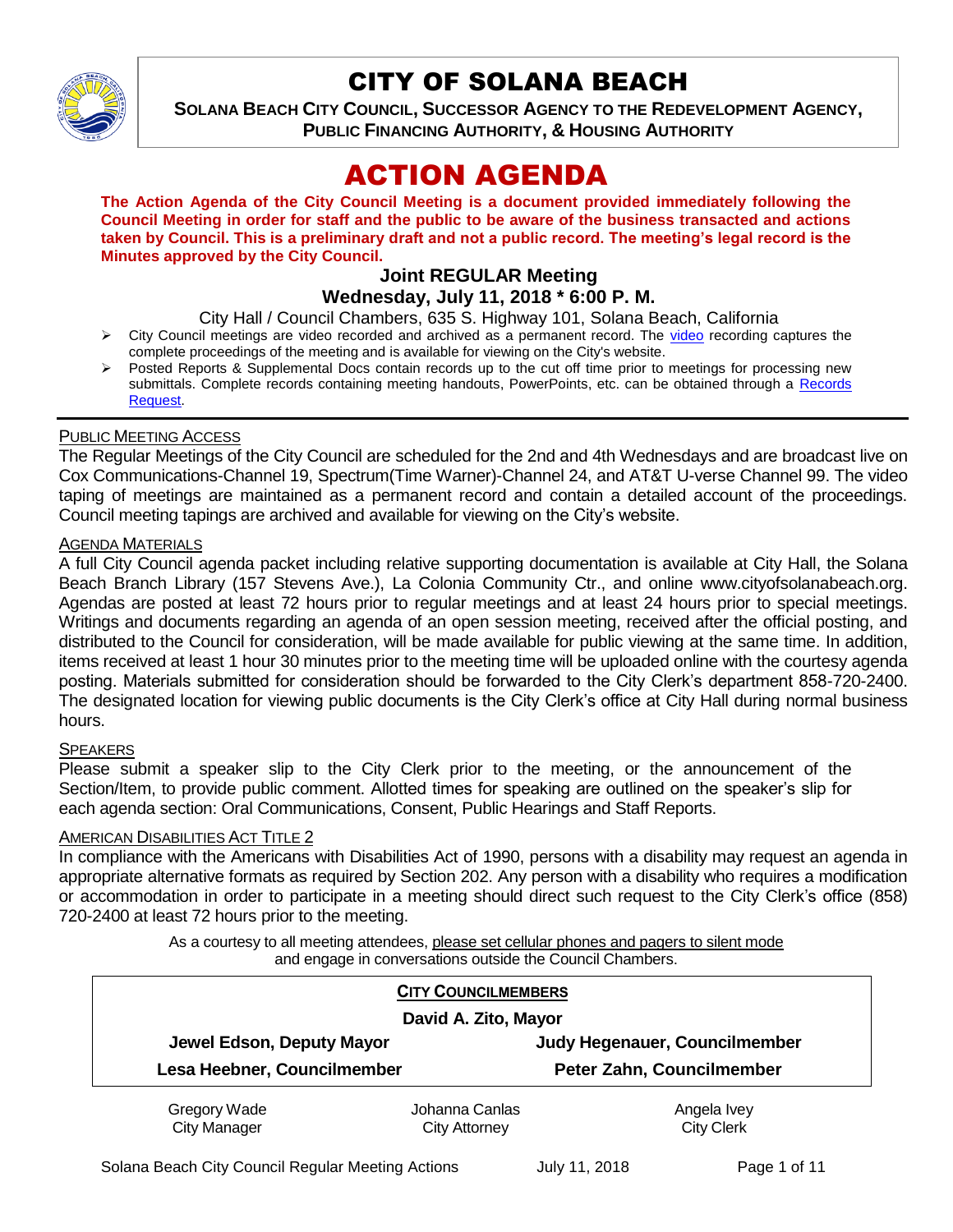## SPEAKERS:

Please submit your speaker slip to the City Clerk prior to the meeting or the announcement of the Item. Allotted times for speaking are outlined on the speaker's slip for Oral Communications, Consent, Public Hearings and Staff Reports.

#### READING OF ORDINANCES AND RESOLUTIONS:

Pursuant to Solana Beach Municipal Code Section 2.04.460, at the time of introduction or adoption of an ordinance or adoption of a resolution, the same shall not be read in full unless after the reading of the title, further reading is requested by a member of the Council. If any Councilmember so requests, the ordinance or resolution shall be read in full. In the absence of such a request, this section shall constitute a waiver by the council of such reading.

# **CALL TO ORDER AND ROLL CALL:**

## **CLOSED SESSION REPORT:** (when applicable)

**FLAG SALUTE:**

## **APPROVAL OF AGENDA: COUNCIL ACTION: Approved 5/0**

## **PROCLAMATIONS/CERTIFICATES:** *Ceremonial*

*None at the posting of this agenda*

**PRESENTATIONS:** Ceremonial items that do not contain in-depth discussion and no action/direction.

1. KAABOO

## **ORAL COMMUNICATIONS:**

This portion of the agenda provides an opportunity for members of the public to address the City Council on items relating to City business and not appearing on today's agenda by submitting a speaker slip (located on the back table) to the City Clerk. Comments relating to items on this evening's agenda are taken at the time the items are heard. Pursuant to the Brown Act, no action shall be taken by the City Council on public comment items. Council may refer items to the City Manager for placement on a future agenda. The maximum time allotted for each presentation is THREE MINUTES (SBMC 2.04.190). Please be aware of the timer light on the Council Dais.

## **COUNCIL COMMUNITY ANNOUNCEMENTS / COMMENTARY:**

*An opportunity for City Council to make brief announcements or report on their activities. These items are not agendized for official City business with no action or substantive discussion.*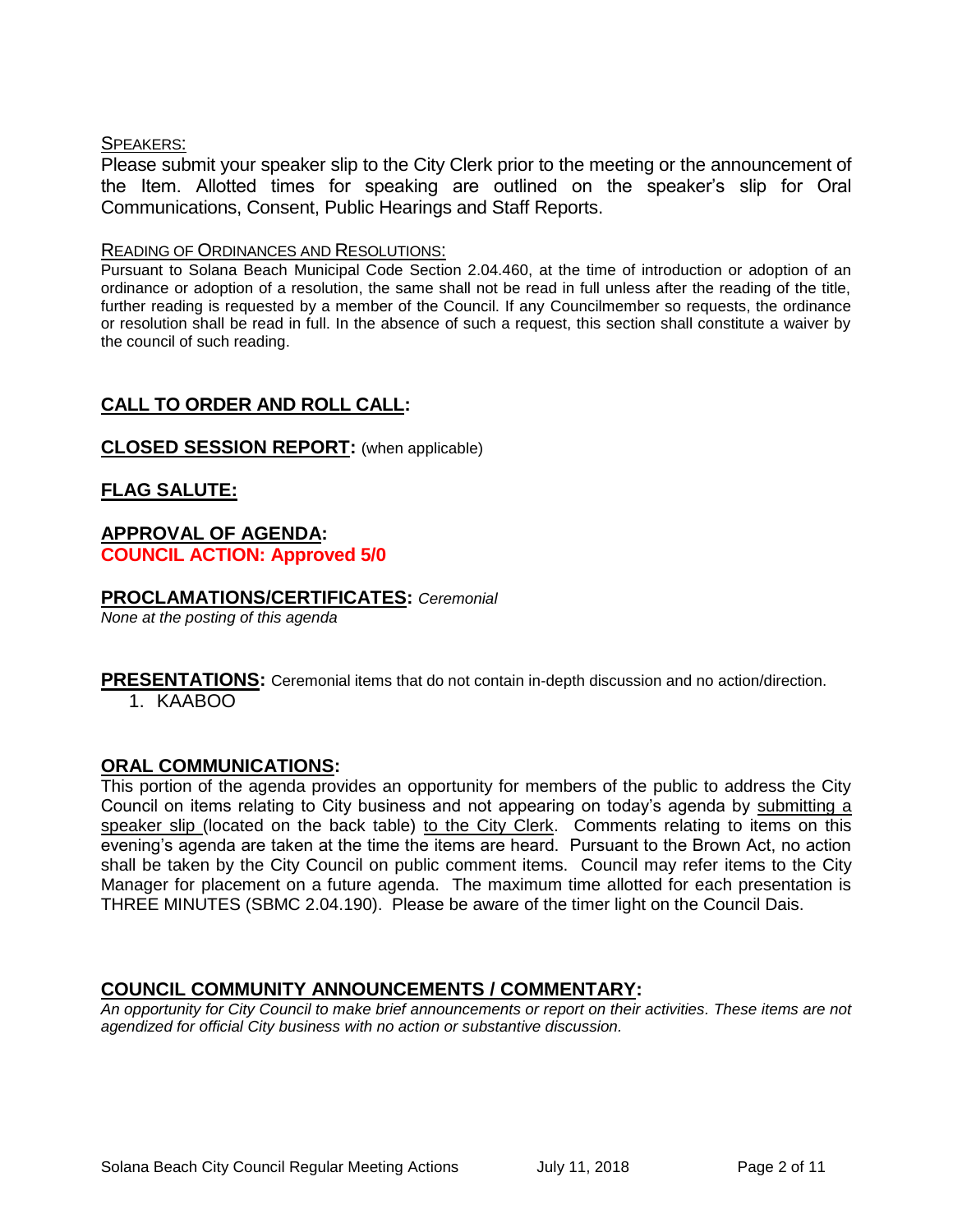# **A. CONSENT CALENDAR:** (Action Items) (A.1. - A.11.)

Items listed on the Consent Calendar are to be acted in a single action of the City Council unless pulled for discussion. Any member of the public may address the City Council on an item of concern by submitting to the City Clerk a speaker slip (located on the back table) before the Consent Calendar is addressed. Those items removed from the Consent Calendar by a member of the Council will be trailed to the end of the agenda, while Consent Calendar items removed by the public will be discussed immediately after approval of the Consent Calendar.

# **A.1. Register Of Demands.** (File 0300-30)

Recommendation: That the City Council

1. Ratify the list of demands for June 9 - 22, 2018.

[Item A.1. Report \(click here\)](https://solanabeach.govoffice3.com/vertical/Sites/%7B840804C2-F869-4904-9AE3-720581350CE7%7D/uploads/Item_A.1._Report_(click_here)_-_07-11-18.PDF)

*Posted Reports & Supplemental Docs contain records up to the cut off time, prior to the start of the meeting, for processing new submittals. The final official record containing handouts, PowerPoints, etc. can be obtained through a Records Request to the City Clerk's Office.* **COUNCIL ACTION: Approved 5/0**

# **A.2. General Fund Adopted Budget for Fiscal Year 2017-2018 Changes.** (File 0330-30)

Recommendation: That the City Council

1. Receive the report listing changes made to the Fiscal Year 2017-2018 General Fund Adopted Budget.

## [Item A.2. Report \(click here\)](https://solanabeach.govoffice3.com/vertical/Sites/%7B840804C2-F869-4904-9AE3-720581350CE7%7D/uploads/Item_A.2._Report_(click_here)_-_07-11-18.PDF)

*Posted Reports & Supplemental Docs contain records up to the cut off time, prior to the start of the meeting, for processing new submittals. The final official record containing handouts, PowerPoints, etc. can be obtained through a Records Request to the City Clerk's Office.* **COUNCIL ACTION: Approved 5/0**

# **A.3. Marvista-Canyon-Glenmont Storm Drain Contract.** (File 0850-40)

Recommendation: That the City Council

## 1. Adopt **Resolution 2018-090**:

- a. Awarding the construction contract to Scott Michael, Inc., in the amount of \$162,614, for the Marvista-Canyon-Glenmont Storm Drain, Bid 2018-04.
- b. Approving an amount of \$25,000 for construction contingency.
- c. Authorizing the City Manager to execute the construction contract on behalf of the City.
- d. Authorizing the City Manager to approve cumulative change orders up to the construction contingency amount.

#### [Item A.3. Report \(click here\)](https://solanabeach.govoffice3.com/vertical/Sites/%7B840804C2-F869-4904-9AE3-720581350CE7%7D/uploads/Item_A.3._Report_(click_here)_-_07-11-18.PDF)

*Posted Reports & Supplemental Docs contain records up to the cut off time, prior to the start of the meeting, for processing new submittals. The final official record containing handouts, PowerPoints, etc. can be obtained through a Records Request to the City Clerk's Office.* **COUNCIL ACTION: Approved 5/0**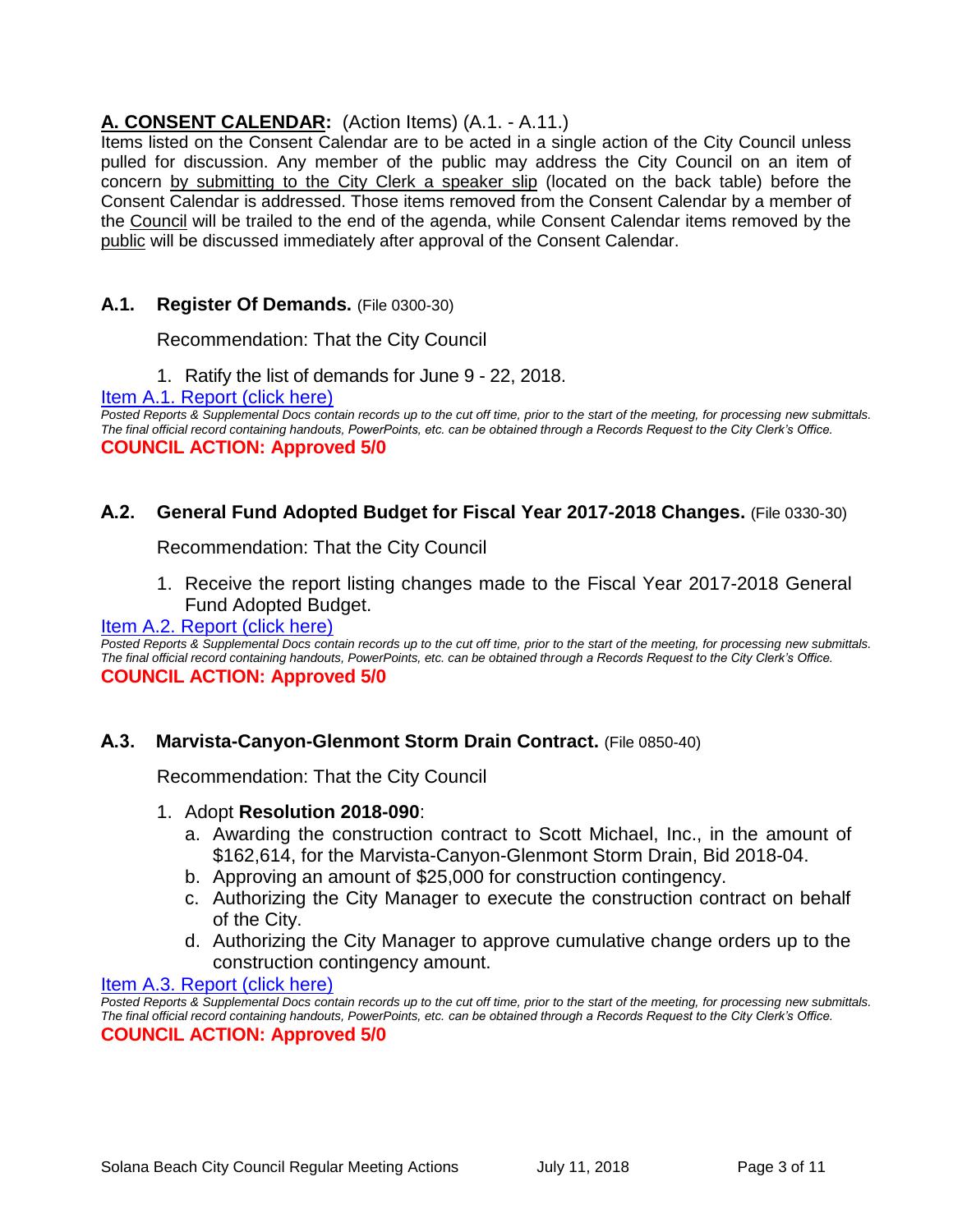## **A.4. Seascape Sur Beach Access Stairway – Maintenance and Repairs.** (File 0740-30)

Recommendation: That the City Council

#### 1. Adopt **Resolution 2018-084**:

- a. Authorizing the City Engineer to accept as complete the Seascape Sur Beach Access Stairway – Maintenance and Repairs, Bid No. 2017-06, constructed by Conan Construction, Inc.
- b. Authorizing the City Clerk to file a Notice of Completion.

#### [Item A.4. Report \(click here\)](https://solanabeach.govoffice3.com/vertical/Sites/%7B840804C2-F869-4904-9AE3-720581350CE7%7D/uploads/Item_A.4._Report_(click_here)_-_07-11-18.PDF)

*Posted Reports & Supplemental Docs contain records up to the cut off time, prior to the start of the meeting, for processing new submittals. The final official record containing handouts, PowerPoints, etc. can be obtained through a Records Request to the City Clerk's Office.* **COUNCIL ACTION: Approved 5/0**

#### **A.5. 2018 Street Maintenance & Repair Project.** (File 0820-35)

Recommendation: That the City Council

#### 1. Adopt **Resolution 2018-091**:

- a. Awarding a construction contract for the 2018 Street Maintenance & Repair Project, Bid 2018-03, in the amount of \$781,656.65, to PAL General Engineering.
- b. Approving an amount of \$18,000 for construction contingency.
- c. Authorizing the City Manager to execute the construction contract on behalf of the City.
- d. Authorizing an appropriation of \$50,000 from the Gas Tax Fund into the project budget unit.
- e. Authorizing the City Treasurer to amend the Fiscal Year 2018/19 Adopted Budget accordingly.

## [Item A.5. Report \(click here\)](https://solanabeach.govoffice3.com/vertical/Sites/%7B840804C2-F869-4904-9AE3-720581350CE7%7D/uploads/Item_A.5._Report_(click_here)_-_07-11-18.PDF)

*Posted Reports & Supplemental Docs contain records up to the cut off time, prior to the start of the meeting, for processing new submittals. The final official record containing handouts, PowerPoints, etc. can be obtained through a Records Request to the City Clerk's Office.* **COUNCIL ACTION: Approved 5/0**

#### **A.6. Transportation Impact Fee Fund and the County Service Area (CSA) 135H Fund.** (File 0840-10)

#### Recommendation: That the City Council

1. Adopt **Resolution 2018-094** approving the establishment of the Transportation Impact Fee Capital Improvement Fund (#455) and the County Service Area (CSA) 135H Special Revenue Fund (#271) in the City's FY 2017/18 Adopted Budget.

#### [Item A.6. Report \(click here\)](https://solanabeach.govoffice3.com/vertical/Sites/%7B840804C2-F869-4904-9AE3-720581350CE7%7D/uploads/Item_A.6._Report_(click_here)_-_07-11-18.PDF)

*Posted Reports & Supplemental Docs contain records up to the cut off time, prior to the start of the meeting, for processing new submittals. The final official record containing handouts, PowerPoints, etc. can be obtained through a Records Request to the City Clerk's Office.* **COUNCIL ACTION: Approved 5/0**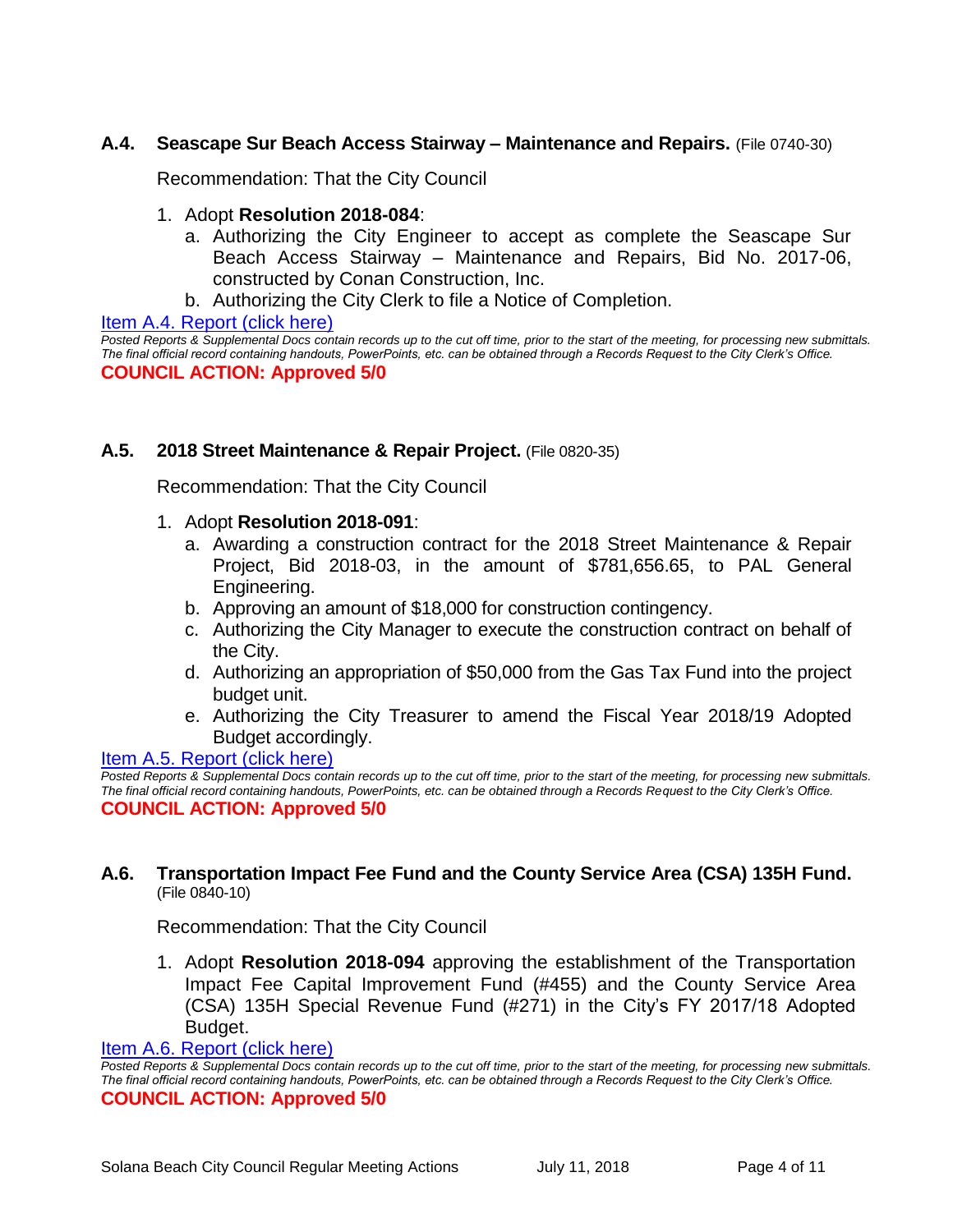# **A.7. League of California Cities' 2018 Annual Business Meeting Voting Delegates Designees.** (File 0140-10)

Recommendation: That the City Council

- 1. Appoint Councilmember Edson, primary voting delegate, Councilmember Heebner, 1<sup>st</sup> alternate, and City Manager, Gregory Wade, 2<sup>nd</sup> alternate, as the voting delegates for the 2018 Annual Business Meeting of the League of California Cities Annual Conference being held September 12-14, 2018 in Long Beach, or provide alternative appointments.
- 2. Authorize the City Clerk to attest to the appointments and submit the Official Voting Form to the League of California Cities by August 31, 2018.

[Item A.7. Report \(click here\)](https://solanabeach.govoffice3.com/vertical/Sites/%7B840804C2-F869-4904-9AE3-720581350CE7%7D/uploads/Item_A.7._Report_(click_here)_-_07-11-18.PDF)

*Posted Reports & Supplemental Docs contain records up to the cut off time, prior to the start of the meeting, for processing new submittals. The final official record containing handouts, PowerPoints, etc. can be obtained through a Records Request to the City Clerk's Office.* **COUNCIL ACTION: Approved 5/0**

## **A.8. Solana Energy Alliance 2018 Integrated Resource Plan.** (File 1010-40)

Recommendation: That the City Council

1. Adopt **Resolution 2018-102** approving the Solana Energy Alliance 2018 Integrated Resource Plan

## [Item A.8. Report \(click here\)](https://solanabeach.govoffice3.com/vertical/Sites/%7B840804C2-F869-4904-9AE3-720581350CE7%7D/uploads/Item_A.8._Report_(click_here)_-_07-11-18.PDF)

#### [A.8. Updated Report](https://solanabeach.govoffice3.com/vertical/Sites/%7B840804C2-F869-4904-9AE3-720581350CE7%7D/uploads/A.8._Staff_Report_Update_No1_-_7-9.pdf) No1 (7-9)

*Posted Reports & Supplemental Docs contain records up to the cut off time, prior to the start of the meeting, for processing new submittals. The final official record containing handouts, PowerPoints, etc. can be obtained through a Records Request to the City Clerk's Office.* **COUNCIL ACTION: Approved 5/0**

## **A.9. Circle Drive Sewer Pipeline Replacement Project.** (File 1040-26)

Recommendation: That the City Council

#### 1. Adopt **Resolution 2018-100**:

- a. Authorizing the City Council to accept as complete the Circle Drive Sewer Pipeline Replacement, Bid 2017-10, performed by Burtech Pipeline.
- b. Authorizing the City Clerk to file a Notice of Completion.
- c. Authorizing an appropriation of \$4,789 from the Sanitation Fund into the project budget unit.
- d. Authorizing the City Treasurer to amend the Fiscal Year 2017/18 Adopted Budget accordingly.

[Item A.9. Report \(click here\)](https://solanabeach.govoffice3.com/vertical/Sites/%7B840804C2-F869-4904-9AE3-720581350CE7%7D/uploads/Item_A.9._Report_(click_here)_-_07-11-18.PDF)

*Posted Reports & Supplemental Docs contain records up to the cut off time, prior to the start of the meeting, for processing new submittals. The final official record containing handouts, PowerPoints, etc. can be obtained through a Records Request to the City Clerk's Office.* **COUNCIL ACTION: Approved 5/0**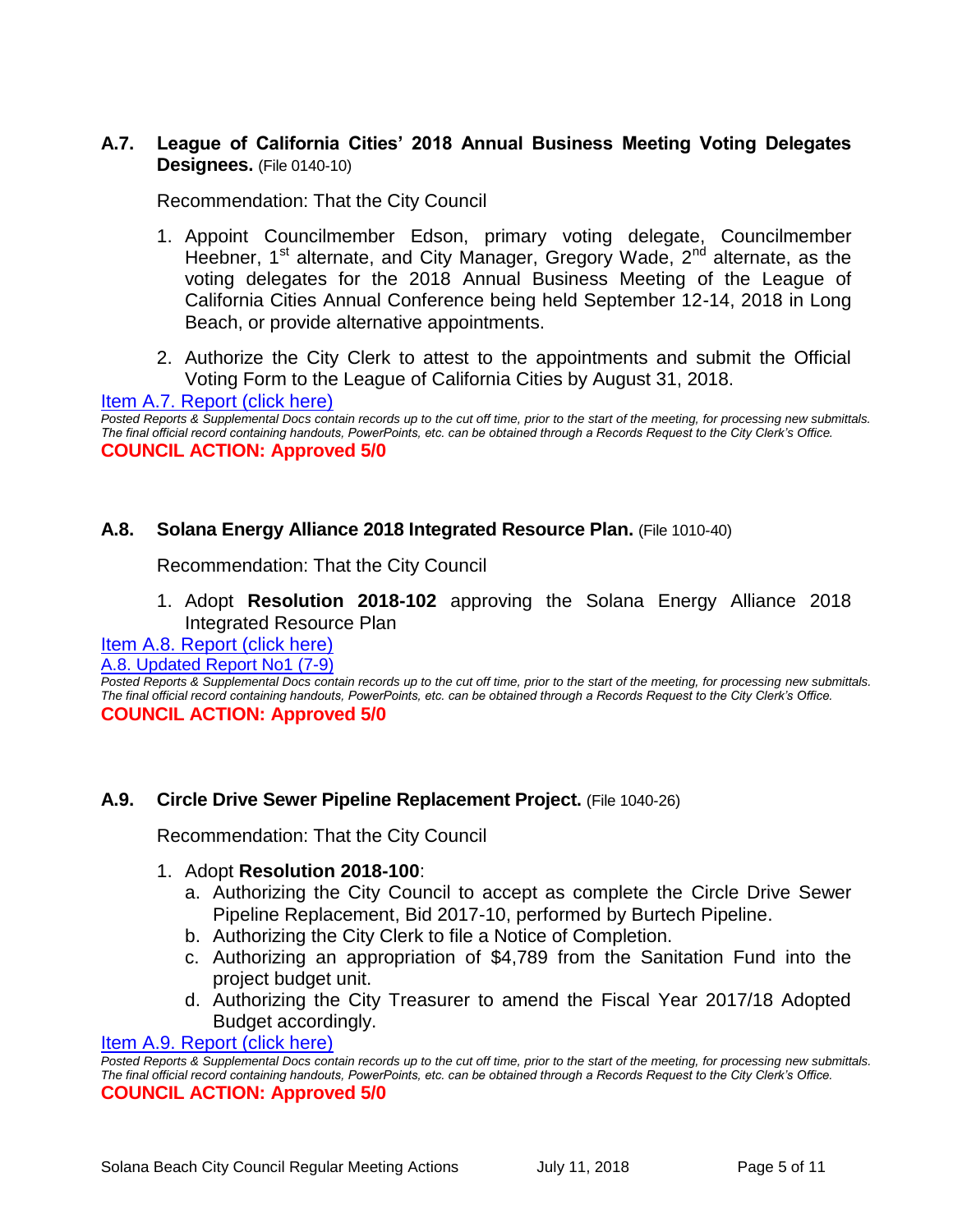# **A.10. Calling the General Municipal Election for November 6, 2018.** (File 0430-20)

Recommendation: That the City Council

- 1. Adopt **Resolution 2018-103** Calling and Giving Notice of the Holding of a General Municipal Election to be held on Tuesday, November 6, 2018, for the Election of Certain Officers as required by the Provision of the Laws of the State of California Relating to General Law Cities and determining tie vote provisions.
- 2. Adopt **Resolution 2018-104** requesting the Board of Supervisors of the County of San Diego to Consolidate a General Municipal Election to be held on Tuesday, November 6, 2018, with the Statewide General Election to be held on that date.
- 3. Adopt **Resolution 2018-105** adopting regulations for Candidates for Elective Office pertaining to Candidate's Statements submitted to the voters at an Election.

#### [Item A.10. Report \(click here\)](https://solanabeach.govoffice3.com/vertical/Sites/%7B840804C2-F869-4904-9AE3-720581350CE7%7D/uploads/Item_A.10._Report_(click_here)_-_07-11-18.PDF)

*Posted Reports & Supplemental Docs contain records up to the cut off time, prior to the start of the meeting, for processing new submittals. The final official record containing handouts, PowerPoints, etc. can be obtained through a Records Request to the City Clerk's Office.* **COUNCIL ACTION: Approved 5/0**

**A.11. Consideration of Resolution 2018-092 Adopting Fiscal Year 2018/19 Salary and Compensation Plans for the Non-Represented (Executive Management, Mid-Management, Management and Confidential) Employees, the Solana Beach Miscellaneous Unit (SBEA-MISC), the Marine Safety Unit (SBEA/MSU), City Manager, Part-Time/Seasonal/Temporary Employees, and Elected Officials, and creating a Management Analyst series**. (File 0520-10)

Recommendation: That the City Council

1. Adopt **Resolution 2018-092** approving FY 2018/19 Salary and Compensation Plans for Executive Management, Mid-Management, Confidential, Marine Safety, Miscellaneous, Fire, City Manager, Part-Time/Seasonal/Temporary employees and Elected Officials.

[Item A.11. Report \(click here\)](https://solanabeach.govoffice3.com/vertical/Sites/%7B840804C2-F869-4904-9AE3-720581350CE7%7D/uploads/Item_A.11._Report_(click_here)_07-11-18.PDF)

[Item A.11. Updated](https://solanabeach.govoffice3.com/vertical/Sites/%7B840804C2-F869-4904-9AE3-720581350CE7%7D/uploads/A.11._Staff_Report_Update_1_(7-11).pdf) Report No1 (7-11)

*Posted Reports & Supplemental Docs contain records up to the cut off time, prior to the start of the meeting, for processing new submittals. The final official record containing handouts, PowerPoints, etc. can be obtained through a Records Request to the City Clerk's Office.* **COUNCIL ACTION: Approved 5/0**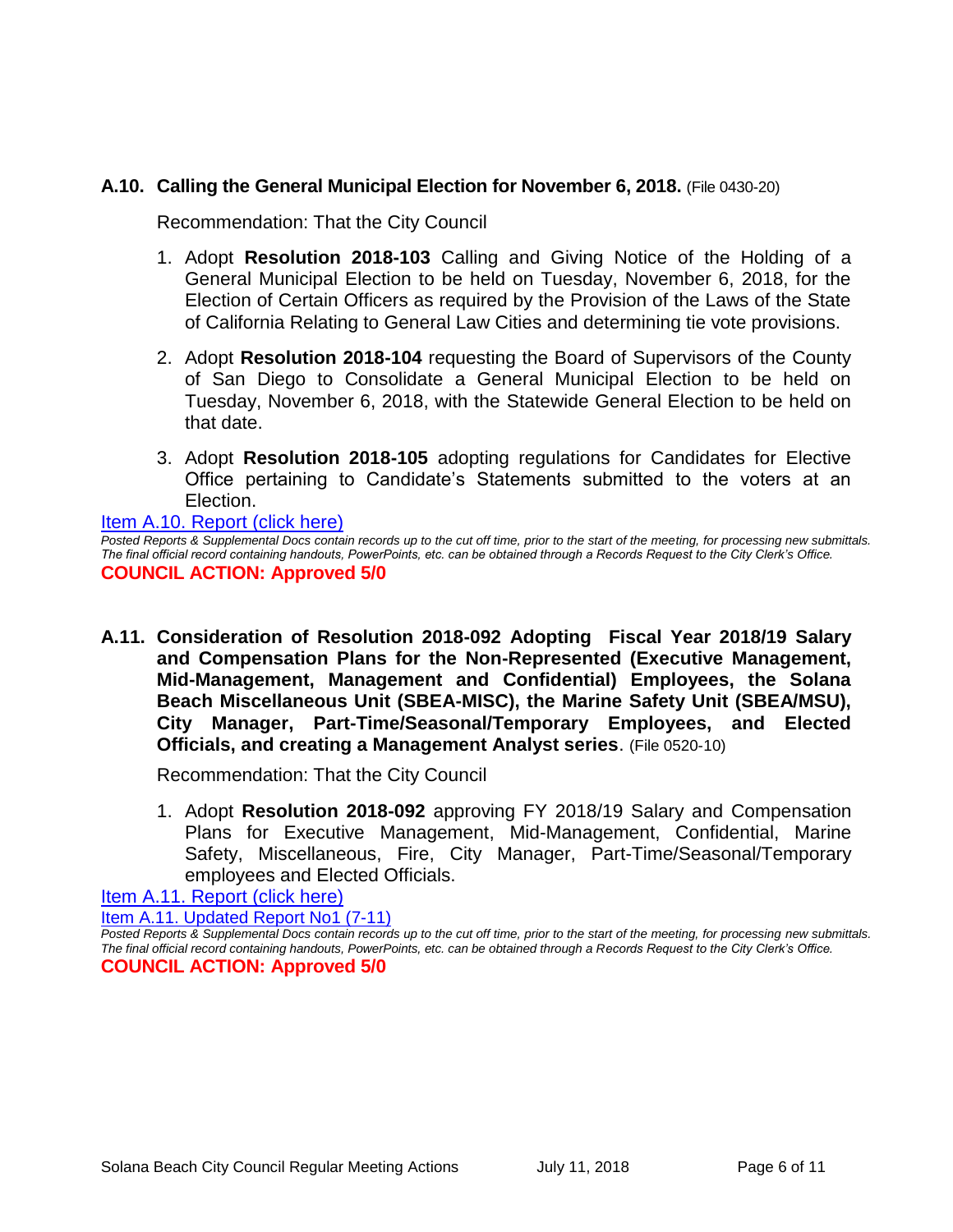# **A.12. Tentative Agreement for a Four-Year Memorandum of Understanding between the City of Solana Beach and the Solana Beach Firefighters Association.**

Recommendation: That the City Council

- 1. Adopt **Resolution 2018-101**:
	- a. Approving a Tentative Agreement for a four-year Memorandum of Understanding between the City of Solana Beach and the Solana Beach Firefighters' Association for Fiscal Years (FY) 2018/19, 2019/20, 2020/21 and 2021/22.
	- b. Approving an appropriation of \$185,425 to the General Fund allocated between salary and benefits as determined by the Finance Department.
	- c. Authorizing the City Treasurer to amend the FY 2018/19 Adopted Budget accordingly.

## [Item A.12. Report \(click here\)](https://solanabeach.govoffice3.com/vertical/Sites/%7B840804C2-F869-4904-9AE3-720581350CE7%7D/uploads/Item_A.12._Report_(click_here)_07-11-18.PDF)

#### [A.12. Staff Report Update 1 \(7-10\)](https://solanabeach.govoffice3.com/vertical/Sites/%7B840804C2-F869-4904-9AE3-720581350CE7%7D/uploads/A.12._Updated_Report_1_(7-10).pdf)

*Posted Reports & Supplemental Docs contain records up to the cut off time, prior to the start of the meeting, for processing new submittals. The final official record containing handouts, PowerPoints, etc. can be obtained through a Records Request to the City Clerk's Office.* **COUNCIL ACTION: Approved 5/0**

## **NOTE: The City Council shall not begin a new agenda item after 10:30 p.m. unless approved by a unanimous vote of all members present. (SBMC 2.04.070)**

# **B. PUBLIC HEARINGS:** (B.1. – B.2.)

This portion of the agenda provides citizens an opportunity to express their views on a specific issue as required by law after proper noticing by submitting a speaker slip (located on the back table) to the City Clerk. After considering all of the evidence, including written materials and oral testimony, the City Council must make a decision supported by findings and the findings must be supported by substantial evidence in the record. An applicant or designees for a private development/business project, for which the public hearing is being held, is allotted a total of fifteen minutes to speak, as per SBMC 2.04.210. A portion of the fifteen minutes may be saved to respond to those who speak in opposition. All other speakers have three minutes each. Please be aware of the timer light on the Council Dais.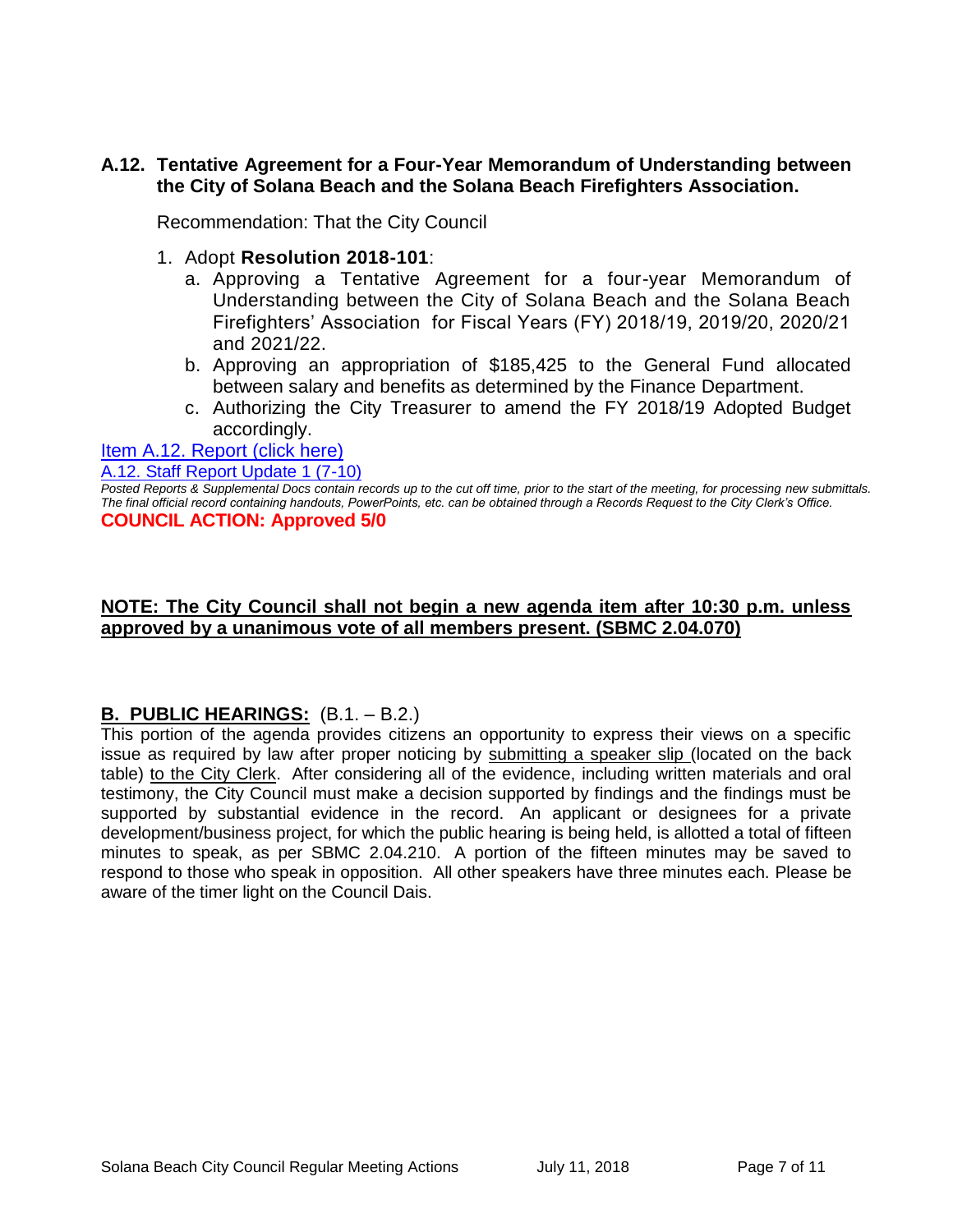## **B.1. Public Hearing: 982 Avocado Place, Applicant: Seaview FA, LLC.; APN: 298- 292-21, Case # 17-17-19.** (File 0610-60)

The proposed project meets the minimum zoning requirements under the SBMC, may be found to be consistent with the General Plan and may be found, as conditioned, to meet the discretionary findings required as discussed in this report to approve a Development Development Permit (DRP) and administratively issue a Structure Development Permit (SDP). Therefore, Staff recommends that the City Council:

- 1. Conduct the Public Hearing: Open the Public Hearing, Report Council Disclosures, Receive Public Testimony, and Close the Public Hearing.
- 2. Find the project exempt from the California Environmental Quality Act pursuant to Section 15303 of the State CEQA Guidelines; and
- 3. If the City Council makes the requisite findings and approves the project, adopt **Resolution 2018-096** conditionally approving a DRP and an administrative SDP to construct a new single-level, single-family residence with an attached three-car garage and perform associated site improvements on a vacant lot at 982 Avocado Place, Solana Beach.

# [Item B.1. Report \(click here\)](https://solanabeach.govoffice3.com/vertical/Sites/%7B840804C2-F869-4904-9AE3-720581350CE7%7D/uploads/Item_B.1._Report_(click_here)_-_07-11-18_-_R_(reduced).pdf)

[B.1. Staff Report Update 1](https://solanabeach.govoffice3.com/vertical/Sites/%7B840804C2-F869-4904-9AE3-720581350CE7%7D/uploads/B.1._Staff_Report_Update_1.pdf)

[B.1. Supplemental Docs \(Updated 7-11 450pm\)](https://solanabeach.govoffice3.com/vertical/Sites/%7B840804C2-F869-4904-9AE3-720581350CE7%7D/uploads/B.1._Supplemental_Docs_(7-11_445pm).pdf)

*Posted Reports & Supplemental Docs contain records up to the cut off time, prior to the start of the meeting, for processing new submittals. The final official record containing handouts, PowerPoints, etc. can be obtained through a Records Request to the City Clerk's Office.* **COUNCIL ACTION: Approved 5/0** to close the public hearing. **COUNCIL ACTION: Approved 5/0** with additional condition.

# **B.2. Public Hearing: 766 Castro Street, Applicant: Raymundo Sandoval, Case # 17- 17-18, APN: 298-162-22.** (File 0600-40)

The proposed project meets the requirements under the SBMC, is consistent with the General Plan, and may be found, as conditioned, to meet the discretionary findings required as discussed in this report to approve the requested Tentative Parcel Map and Minor Subdivision. Therefore, Staff recommends that the City Council:

- 1. Conduct the Public Hearing: Open the Public Hearing, Report Council Disclosures, Receive Public Testimony, and Close the Public Hearing.
- 2. Find the project exempt from the California Environmental Quality Act pursuant to Section 15301 of the State CEQA Guidelines; and
- 3. If the City Council makes the requisite findings and approves the project, adopt **Resolution 2018-095** conditionally approving the proposed two-lot Minor Subdivision Tentative Parcel Map at 766 Castro Street.

[Item B.2. Report \(click here\)](https://solanabeach.govoffice3.com/vertical/Sites/%7B840804C2-F869-4904-9AE3-720581350CE7%7D/uploads/Item_B.2._Report_(click_here)_-_07-11-18.PDF)

*Posted Reports & Supplemental Docs contain records up to the cut off time, prior to the start of the meeting, for processing new submittals. The final official record containing handouts, PowerPoints, etc. can be obtained through a Records Request to the City Clerk's Office.* **COUNCIL ACTION: Approved 5/0** to close the public hearing. **COUNCIL ACTION: Approved 5/0**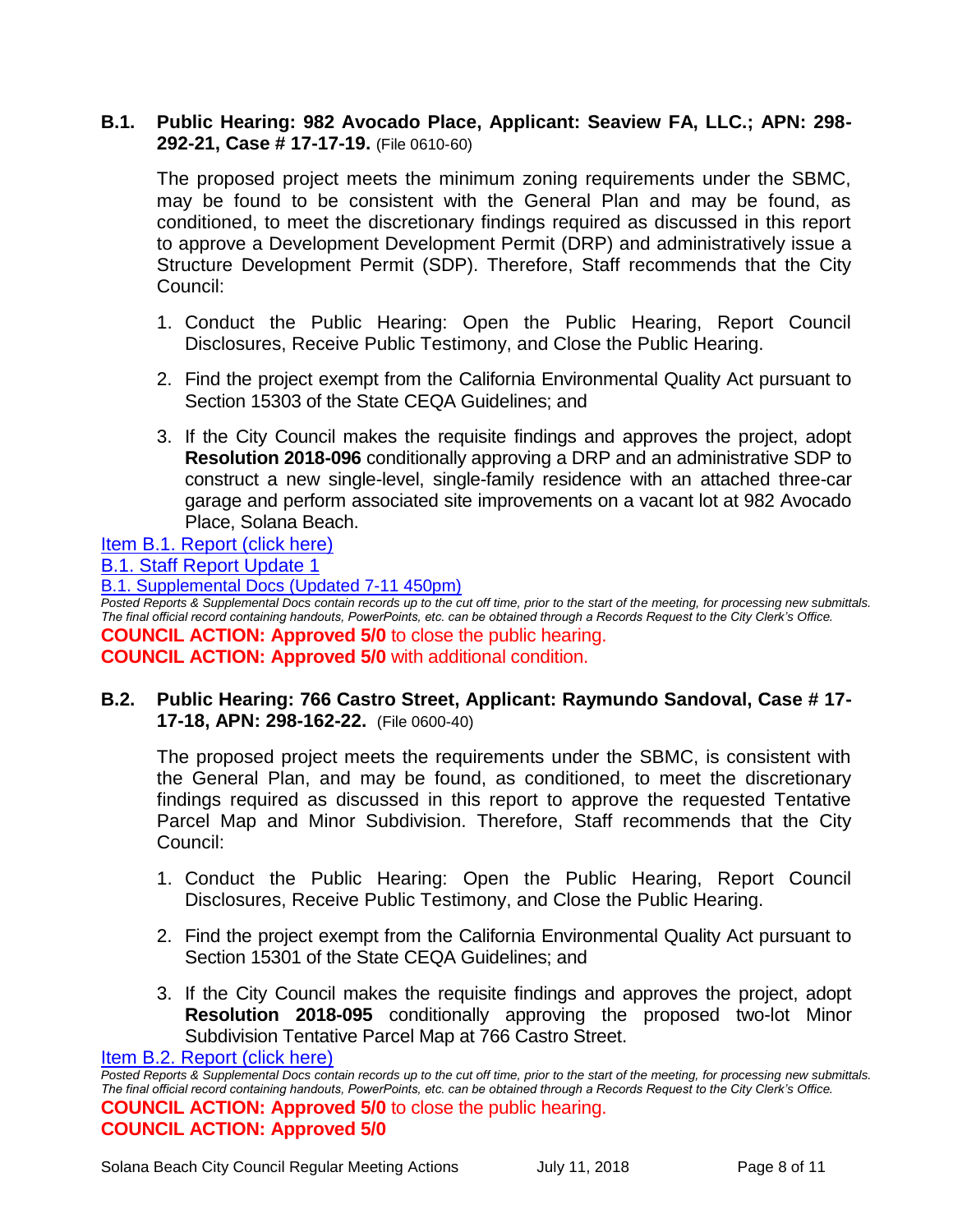# **C. STAFF REPORTS**: (C.1. - C.2.)

*Submit speaker slips to the City Clerk.*

**C.1. Purchase and Sale Agreement for the Real Property Located at 700 Stevens Avenue and to Establish an Internal Service Fund to Receive Funds from the Sanitation Fund as a Loan to Pay for the Acquisition.** (File 049-70)

Recommendation: That the City Council

- 1. Adopt **Resolution 2018-069**:
	- a. Approving the purchase and sale agreement for 700 Stevens Avenue (Purchase and Sale Agreement) for \$2.8 million.
	- b. Establishing an internal service fund named "Real Property Acquisition" to receive funds from the Sanitation Fund to pay for the acquisition of 700 Stevens Avenue.
	- c. Authorizing the transfer of \$2.8 million from the Sanitation fund to the "Real Property Acquisition" fund as a loan payable to the Sanitation fund at an annual interest rate of 2.78% for seven years with annual payments equal to \$445,699.
	- d. Authorizing the City Manager to take any and all actions needed to effectuate the purchase of 700 Stevens Avenue.

#### [Item C.1. Report \(click here\)](https://solanabeach.govoffice3.com/vertical/Sites/%7B840804C2-F869-4904-9AE3-720581350CE7%7D/uploads/Item_C.1._Report_(click_here)_-_07-11-18.PDF)

*Posted Reports & Supplemental Docs contain records up to the cut off time, prior to the start of the meeting, for processing new submittals. The final official record containing handouts, PowerPoints, etc. can be obtained through a Records Request to the City Clerk's Office.* **COUNCIL ACTION: Approved 5/0**

# **C.2. Proposed Fee Study and Cost Allocation Plan.** (File 0390-23)

Recommendation: That the City Council

1. Review the Fee Study Update report prepared by R&C Specialists and provide direction to Staff as to the next steps.

# [Item C.2. Report \(click here\)](https://solanabeach.govoffice3.com/vertical/Sites/%7B840804C2-F869-4904-9AE3-720581350CE7%7D/uploads/Item_C.2._Report_(click_here)_07-11-18.pdf)

[C.2. Staff Report Update 1 \(7-11\)](https://solanabeach.govoffice3.com/vertical/Sites/%7B840804C2-F869-4904-9AE3-720581350CE7%7D/uploads/C.2._Staff_Report_Update_1.pdf)

*Posted Reports & Supplemental Docs contain records up to the cut off time, prior to the start of the meeting, for processing new submittals. The final official record containing handouts, PowerPoints, etc. can be obtained through a Records Request to the City Clerk's Office.* **Discussion** 

# **WORK PLAN COMMENTS:**

*Adopted June 14, 2017*

## **COMPENSATION & REIMBURSEMENT DISCLOSURE:**

GC: Article 2.3. Compensation: 53232.3. (a) Reimbursable expenses shall include, but not be limited to, meals, lodging, and travel. 53232.3 (d) Members of a legislative body shall provide brief reports on meetings attended at the expense of the local agency at the next regular meeting of the legislative body.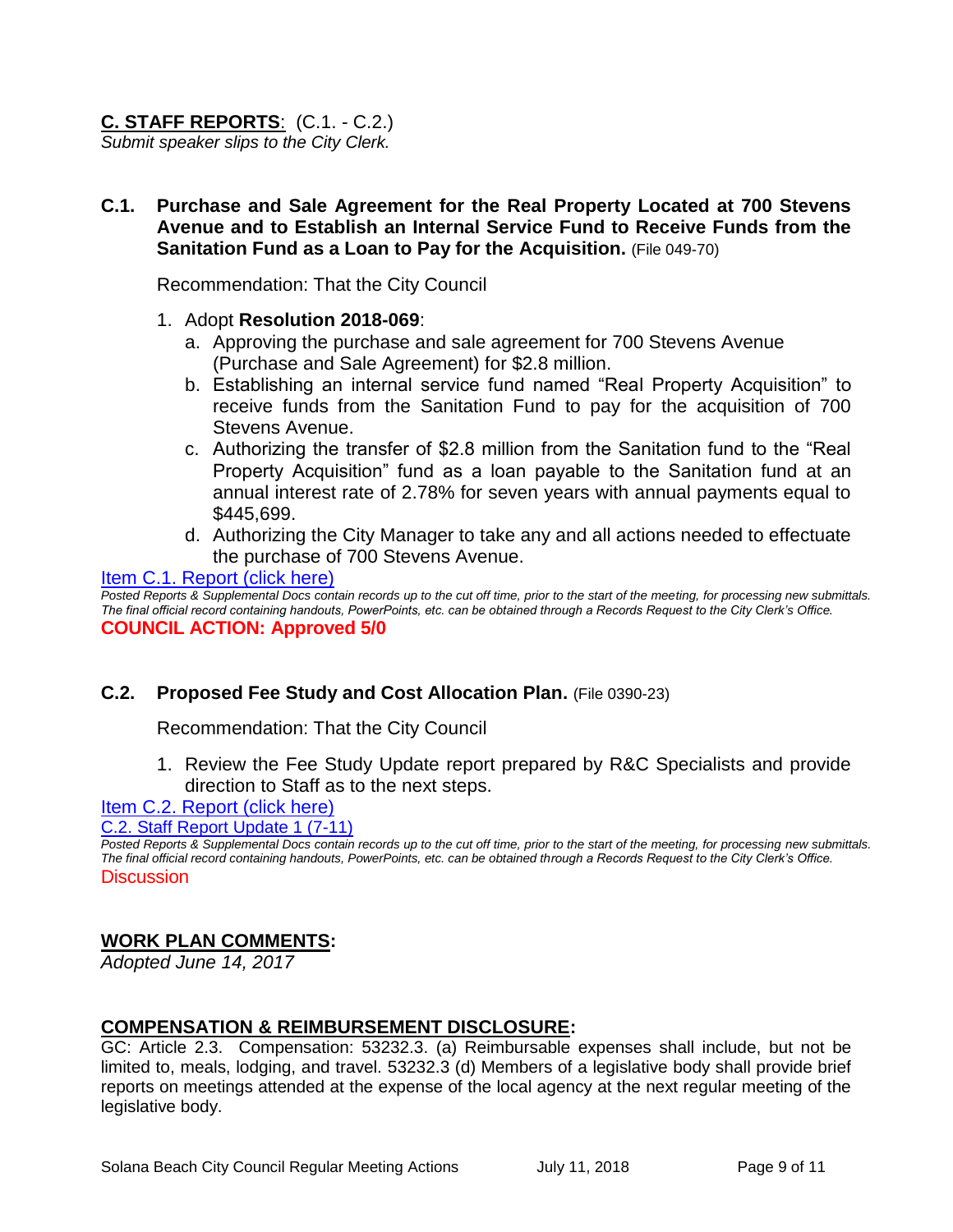# **COUNCIL COMMITTEE REPORTS:**

# **REGIONAL COMMITTEES: (outside agencies, appointed by this Council)**

- a. City Selection Committee (meets twice a year) Primary-Edson, Alternate-Zito
- b. County Service Area 17: Primary-Zahn, Alternate-Hegenauer
- c. Escondido Creek Watershed Authority: Zahn /Staff (no alternate).
- d. League of Ca. Cities' San Diego County Executive Committee: Primary-Edson, Alternate-Heebner and any subcommittees.
- e. League of Ca. Cities' Local Legislative Committee: Primary-Edson, Alternate-Heebner
- f. League of Ca. Cities' Coastal Cities Issues Group (CCIG): Primary-Edson, Alternate-Heebner
- g. North County Dispatch JPA: Primary-Heebner, Alternate-Edson
- h. North County Transit District: Primary-Edson, Alternate-Heebner
- i. Regional Solid Waste Association (RSWA): Primary-Hegenauer, Alternate-Heebner
- j. SANDAG: Primary-Zito, Alternate-Edson,  $2^{nd}$  Alternate-Heebner, and any subcommittees.
- k. SANDAG Shoreline Preservation Committee: Primary-Zito, Alternate-Hegenauer
- l. San Dieguito River Valley JPA: Primary-Hegenauer, Alternate-Heebner
- m. San Elijo JPA: Primary-Zito, Primary-Zahn, Alternate-City Manager
- n. 22<sup>nd</sup> Agricultural District Association Community Relations Committee: Primary-Heebner, Alternate-Edson

## **STANDING COMMITTEES: (All Primary Members)** *(Permanent Committees)*

- a. Business Liaison Committee Zito, Edson.
- b. Fire Dept. Management Governance & Organizational Evaluation Edson, Hegenauer
- c. Highway 101 / Cedros Ave. Development Committee Edson, Heebner
- d. I-5 Construction Committee Zito, Edson.
- e. Parks and Recreation Committee Zito. Edson
- f. Public Arts Committee Hegenauer, Heebner
- g. School Relations Committee Hegenauer, Zahn
- h. Solana Beach-Del Mar Relations Committee Zito, Heebner

# **ADJOURN:**

# *Next Regularly Scheduled Meeting is August 22, 2018*

*Always refer the City's website Event Calendar for updated schedule or contact City Hall. www.cityofsolanabeach.org 858-720-2425*

#### **AFFIDAVIT OF POSTING**

*STATE OF CALIFORNIA COUNTY OF SAN DIEGO CITY OF SOLANA BEACH*



I, Angela Ivey, City Clerk of the City of Solana Beach, do hereby certify that this Agenda for the July 11, 2018 Council Meeting was called by City Council, Successor Agency to the Redevelopment Agency, Public Financing Authority, and the Housing Authority of the City of Solana Beach, California, was provided and posted on July 2, 2018 at 6:15 p.m. on the City Bulletin Board at the entrance to the City Council Chambers. Said meeting is held at 6:00 p.m., July 11, 2018, in the Council Chambers, at City Hall, 635 S. Highway 101, Solana Beach, California.

> Angela Ivey, City Clerk City of Solana Beach, CA